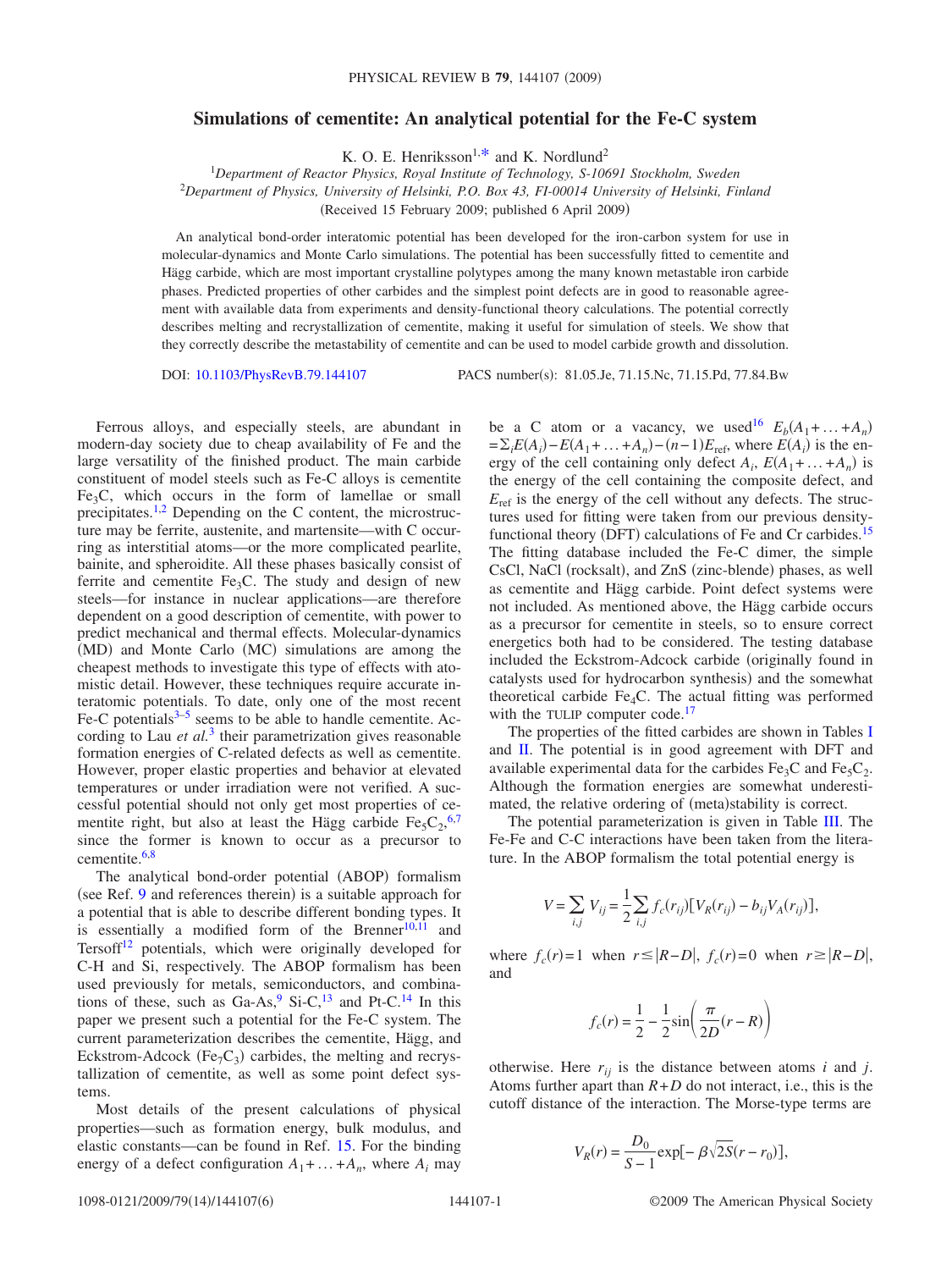<span id="page-1-0"></span>TABLE I. Experimental and density-functional theory (DFT) properties of Fe carbides used as fitting targets.  $a, b, c$  are the lattice parameters (unit:  $\mathring{A}$ ),  $r_0$  is the bond length of the dimer  $(\mathring{A})$ ,  $E_f$  is the formation energy (or enthalpy) (eV) and is given for the molecule (not per unit cell or atom),  $D_0$  is the bond energy for the dimer (eV), *B* is the bulk modulus (GPa), and  $B'(P) = \partial B/\partial P$  is the pressure derivative of the bulk modulus. First line: experimental data, second line: *ab initio* data, and third line: result predicted by the potential.

| Structure                          | Property                               |                                         |                                           |                     |                                         |                   |  |  |  |
|------------------------------------|----------------------------------------|-----------------------------------------|-------------------------------------------|---------------------|-----------------------------------------|-------------------|--|--|--|
| (phase)                            | a or $r_0$                             | b                                       | $\boldsymbol{c}$                          | $E_f$ or $D_0$      | $\boldsymbol{B}$                        | B'(P)             |  |  |  |
| Fe-C dimer                         | 1.596 <sup>a</sup>                     |                                         |                                           | 3.96 <sup>a</sup>   |                                         |                   |  |  |  |
|                                    | $1.5962^b$ , $1.578^c$                 |                                         |                                           | $3.47^b$ , $3.89^c$ |                                         |                   |  |  |  |
|                                    | 1.514                                  |                                         |                                           | 2.369               |                                         |                   |  |  |  |
| FeC                                |                                        |                                         |                                           |                     |                                         |                   |  |  |  |
| (CsCl)                             | 2.467 <sup>d</sup>                     |                                         |                                           | 1.87 <sup>d</sup>   | 343 <sup>d</sup>                        | 4.4 <sup>d</sup>  |  |  |  |
|                                    | 2.404                                  |                                         |                                           | 1.18                | 313                                     | 4.4               |  |  |  |
| FeC                                |                                        |                                         |                                           |                     | $\overline{\phantom{0}}$                | $\qquad \qquad -$ |  |  |  |
| (NaCl)                             | 3.92 <sup>e</sup> , 3.996 <sup>d</sup> |                                         |                                           | 1.16 <sup>d</sup>   | 329 <sup>d</sup>                        | 4.4 <sup>d</sup>  |  |  |  |
|                                    | 3.916                                  |                                         |                                           | 1.49                | 273                                     | 4.4               |  |  |  |
| FeC                                |                                        |                                         |                                           |                     |                                         |                   |  |  |  |
| (ZnS)                              | $4.254$ <sup>d</sup>                   |                                         |                                           | 0.87 <sup>d</sup>   | 251 <sup>d</sup>                        | 4.2 <sup>d</sup>  |  |  |  |
|                                    | 4.104                                  |                                         |                                           | 1.67                | 202                                     | 4.2               |  |  |  |
| Fe <sub>3</sub> C                  | 5.0787f, 5.0896g                       | $6.7297^{\rm f}, 6.7443^{\rm g}$        | 4.5144 <sup>f</sup> , 4.5248 <sup>g</sup> | $0.23^h$            |                                         |                   |  |  |  |
|                                    | 5.024 <sup>d</sup>                     | 6.754 <sup>d</sup>                      | 4.478 <sup>d</sup>                        | $0.22^i$ , $0.18^d$ | $243^{\mathrm{j}}$ , $234^{\mathrm{d}}$ | 4.0 <sup>d</sup>  |  |  |  |
|                                    | 5.086                                  | 6.521                                   | 4.498                                     | 0.12                | 235                                     | 4.5               |  |  |  |
| Fe <sub>5</sub> C <sub>2</sub>     | $11.562^k$ , $11.588^l$                | $4.5727^k$ , $4.579^l$                  | 5.0595 <sup>k</sup> , 5.059 <sup>l</sup>  |                     |                                         |                   |  |  |  |
|                                    | $11.504m$ , $11.614d$                  | 4.524 <sup>m</sup> , 4.507 <sup>d</sup> | $5.012^{\rm m}$ , 4.987 <sup>d</sup>      | 0.31 <sup>d</sup>   | $209^{\rm m}$ , $252^{\rm d}$           | $5.2^{\rm d}$     |  |  |  |
|                                    | 11.609                                 | 4.497                                   | 4.878                                     | 0.20                | 289                                     | 4.5               |  |  |  |
| <sup>a</sup> Reference in Ref. 19. |                                        |                                         | <sup>h</sup> Reference 23.                |                     |                                         |                   |  |  |  |
| <sup>b</sup> Reference 18.         |                                        |                                         | <sup>i</sup> Reference 24.                |                     |                                         |                   |  |  |  |
| <sup>c</sup> Reference 19.         |                                        |                                         | JReference 25.                            |                     |                                         |                   |  |  |  |
| <sup>d</sup> Reference 15.         |                                        |                                         | $k$ Reference 6.                          |                     |                                         |                   |  |  |  |
| <sup>e</sup> Reference 20.         |                                        |                                         | ${}^{1}$ Reference 7.                     |                     |                                         |                   |  |  |  |
| <sup>f</sup> Reference 21.         |                                        |                                         | <sup>m</sup> Reference 26.                |                     |                                         |                   |  |  |  |
| <sup>g</sup> Reference 22.         |                                        |                                         |                                           |                     |                                         |                   |  |  |  |

$$
V_A(r) = \frac{SD_0}{S - 1} \exp[-\beta \sqrt{2/S}(r - r_0)].
$$

$$
g(\theta) = \gamma \left( 1 + \frac{c^2}{d^2} - \frac{c^2}{d^2 + (h + \cos \theta)^2} \right).
$$

The bond order is  $b_{ij} = (1 + \chi_{ij})^{-1/2}$ , where

$$
\chi_{ij} = \sum_{k,k \neq i, k \neq j} f_c(r_{ik}) g_{ik}(\theta_{ijk}) \omega_{ijk} e^{\alpha_{ijk}(r_{ij} - r_{ik})},
$$

For simulations of high-energy events—which occur in e.g., sputtering simulations—the energy expression for *r* close to 0 needs to be modified. A simple yet effective modified potential is

$$
\widetilde{V}_{ij} = F(r_{ij})V_{ij} + V_{ZBL}(r_{ij})[1 - F(r_{ij})],
$$

| TABLE II. DFT and fitted elastic constants of cementite $Fe2C$ all in units of GPa. |  |
|-------------------------------------------------------------------------------------|--|
|-------------------------------------------------------------------------------------|--|

<span id="page-1-1"></span>

|                                    |         | $C_{11}$ $C_{22}$ $C_{33}$ $C_{44}$ $C_{12}$ $C_{13}$ $C_{23}$ $C_{55}$ $C_{66}$ |                            |  |  |  |
|------------------------------------|---------|----------------------------------------------------------------------------------|----------------------------|--|--|--|
| $\mathrm{DFT}^\mathrm{a}$          |         | 394 412                                                                          | 360 83 157 146 166 133 136 |  |  |  |
| ABOP                               | 363 406 |                                                                                  | 388 91 181 166 130 125 134 |  |  |  |
| $\sim$ $\sim$ $\sim$ $\sim$ $\sim$ |         |                                                                                  |                            |  |  |  |

a Reference [15.](#page-4-14)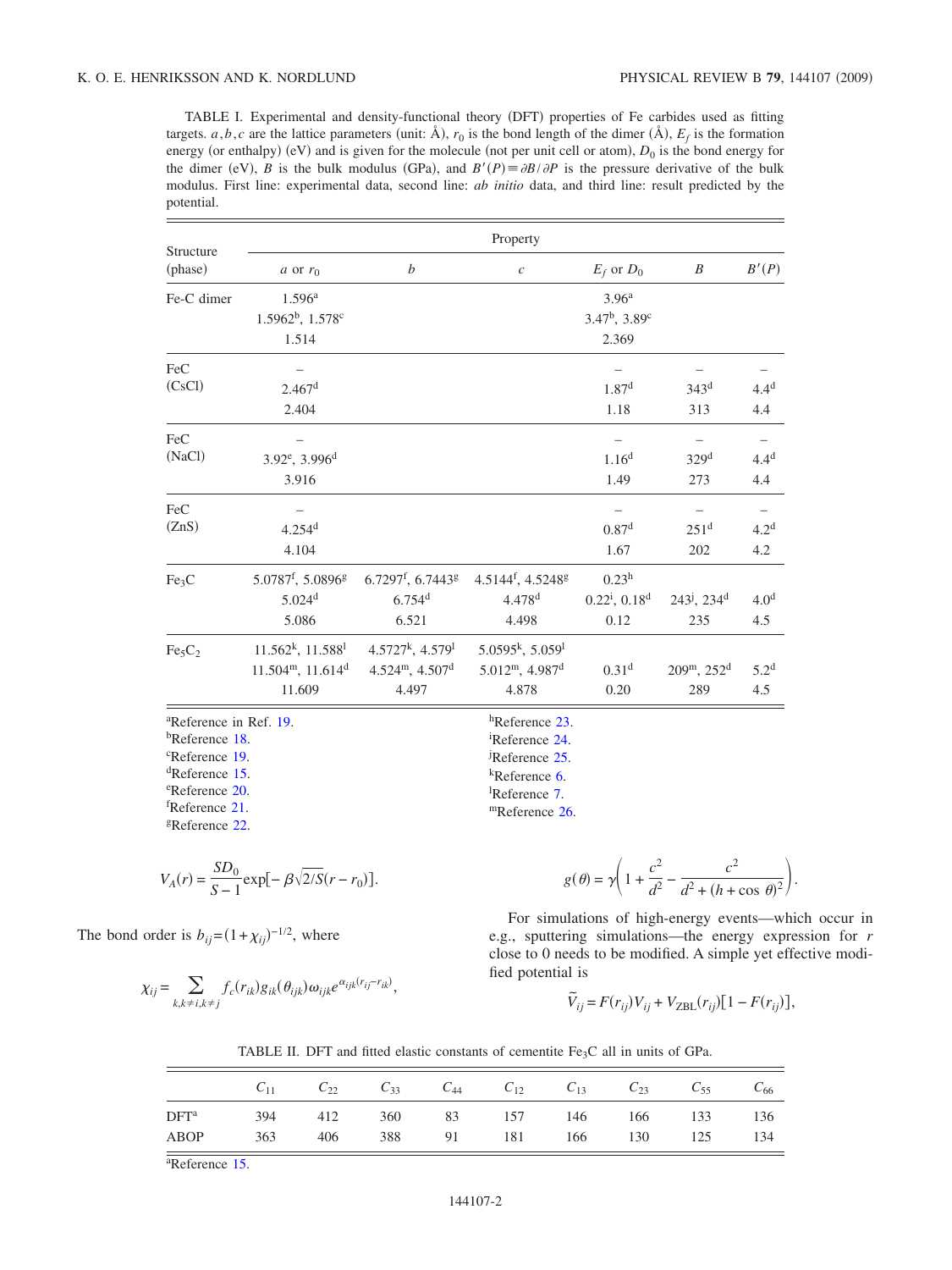<span id="page-2-0"></span>TABLE III. The potential parameterizations used in the present work. The last column contains the presently developed potential. All  $\alpha_{ijk} = 0$  and  $\omega_{ijk} = 1$ .

| Parameter                  | $Fe-Fea$  | $C-C^b$                 | $Fe-C$       |
|----------------------------|-----------|-------------------------|--------------|
| $D_0$ (eV)                 | 1.5       | 6.0                     | 4.826 451 34 |
| $r_0(\AA)$                 | 2.29      | 1.39                    | 1.477 365 10 |
| $\beta$ (Å <sup>-1</sup> ) | 1.4       | 2.1                     | 1.632 081 70 |
| S                          | 2.0693109 | 1.22                    | 1.431 347 55 |
| $\gamma$                   | 0.0115751 | $2.0813 \times 10^{-4}$ | 0.002 058 62 |
| $\mathcal{C}$              | 1.2898716 | 330.0                   | 8.955 832 21 |
| d                          | 0.3413219 | 3.5                     | 0.720 620 47 |
| h                          | $-0.26$   | 1.0                     | 0.870 998 74 |
| $R(\AA)$                   | 3.15      | 1.85                    | 2.5          |
| $D(\AA)$                   | 0.2       | 0.15                    | 0.2          |
| $r_f(\text{\AA})$          | 0.95      | 0.6                     | 1            |
| $b_f(A^{-1})$              | 2.9       | 8                       | 10           |

a References [28](#page-5-7) and [29.](#page-5-8)

<sup>b</sup>References [10](#page-4-9) and [30.](#page-5-9)

where  $V_{\text{ZBL}}(r)$  is the universal repulsive Ziegler-Biersack-Littmark potential,<sup>27</sup>  $F(r)$  is the Fermi-Dirac function  $F(r)$  $=(1+\exp[-b_f(r-r_f)])^{-1}$ , and  $b_f$  and  $r_f$  are fitting parameters giving a smooth joined potential, such that the equilibrium properties of the original potential are maintained.

The potential was tested on the carbides  $Fe<sub>7</sub>C<sub>3</sub>$  and  $Fe<sub>4</sub>C$ , with fairly good predicted properties, most of them being less than  $15\%$  off (see Table [IV](#page-2-1)). Only the formation energy of Fe4C is problematic, being 60% too small. But it is still the largest one for all the real-world carbides (all those except the CsCl, NaCl, and ZnS phases). It should also be noted that Fe4C has not actually been verified experimentally by independent researchers.

We also calculated the formation energies  $E_f$  for octahedral, tetrahedral, and substitutional C in body-centered-cubic (bcc) Fe. The energies are 1.18, 1.50, and 2.84, respectively, all in eV. DFT calculations<sup>16</sup> give energies of 0.80, 1.70, and 3.16, respectively, all in eV. The present value for the octahedral site is higher than in DFT; the others are smaller but deviate by only  $\approx 10\%$ .

<span id="page-2-2"></span>TABLE V. Binding energies (eV) of simple defect systems in Fe containing  $C$  atoms and vacancies  $(V)$ . The DFT results are for cells with 128 lattice sites. In the MD simulations 1024 lattice sites were used.

| System                                | DFT <sup>a</sup> | Present work    |
|---------------------------------------|------------------|-----------------|
| 2 C, Fig. $1(a)$                      |                  |                 |
| Config. 1                             | $-0.65$          | $-0.46$         |
| Config. 2                             | $-0.09$          | $-0.10$         |
| Config. 3                             | $-1.67$          | $-0.77$         |
| Config. 4                             | $-0.09$          | $-0.10$         |
| Config. 5                             | 0.13             | 0.13            |
| Config. 6                             | 0.14             | $-0.01$         |
| Config. 7                             | 0.16             | 0.07            |
| $C+$ vacancy, Fig. 1(b)               |                  |                 |
| Config. 1                             | 0.47             | 0.21            |
| Config. 2                             | $-0.01$          | $-0.03$         |
| Config. 3                             | $-0.33b$         | $-0.10$         |
| Config. 4                             | $-0.11^{b}$      | $-0.33^{\circ}$ |
| $C + \langle 110 \rangle$ , Fig. 1(c) |                  |                 |
| Config. 1                             | $-0.19$          | 0.75            |
| Config. 2                             | $-0.31$          | 0.07            |
| Config. 3                             | $-0.09$          | 0.56            |

a Reference [16.](#page-4-15)

bCalculated for a cell of 54 atoms.

c Note: the relaxed position for the C atom is actually a slightly off-center configuration 3.

The potential has also been applied to more complicated point defects in bcc Fe. The initial configurations are illus-trated in Fig. [1,](#page-3-0) and the binding energies  $E<sub>b</sub>$  are given in Table [V](#page-2-2) together with results from DFT calculations.<sup>16</sup> The overall agreement is very good. The relaxed states are very close to the initial ones in the case if two octahedral C atoms [Fig.  $1(a)$  $1(a)$ ]. In the case of a C atom interacting with a vacancy [Fig.  $1(b)$  $1(b)$ ], there are some noticeable relaxations taking

<span id="page-2-1"></span>

| Compound<br>(phase)            | Property                                  |                                           |                     |                   |                            |                  |  |  |  |
|--------------------------------|-------------------------------------------|-------------------------------------------|---------------------|-------------------|----------------------------|------------------|--|--|--|
|                                | $\boldsymbol{a}$                          | $\boldsymbol{b}$                          | $\boldsymbol{c}$    | $E_f$             | B                          | B'(P)            |  |  |  |
| Fe <sub>7</sub> C <sub>3</sub> | $6.882^{\mathrm{a}}$ , 4.540 <sup>b</sup> | $6.882^{\mathrm{a}}$ , 6.879 <sup>b</sup> | $4.540^a, 11.942^b$ |                   |                            |                  |  |  |  |
|                                | 4.517c                                    | 6.866c                                    | 11.743c             | 0.54 <sup>c</sup> | $262^{\circ}$              | 3.7 <sup>c</sup> |  |  |  |
|                                | 4.468                                     | 7.011                                     | 11.396              | 0.44              | 286                        | 4.1              |  |  |  |
| $Fe_4C$                        | 3.878 <sup>d</sup>                        |                                           |                     |                   |                            |                  |  |  |  |
|                                | 3.751 <sup>e</sup> , 3.837 <sup>c</sup>   |                                           |                     | 2.50 <sup>c</sup> | $199^{\circ}, 173^{\circ}$ | 4.6 <sup>c</sup> |  |  |  |
|                                | 3.763                                     |                                           |                     | 1.09              | 179                        | 4.1              |  |  |  |
| <sup>a</sup> Reference 31.     |                                           |                                           |                     |                   |                            |                  |  |  |  |

TABLE IV. Predicted properties of Fe carbides. See Table [I](#page-1-0) for the legend.

Reference [31.](#page-5-3)

bReference [32.](#page-5-4)

c Reference [15.](#page-4-14)

dReference [33.](#page-5-5)

e Reference [34.](#page-5-6)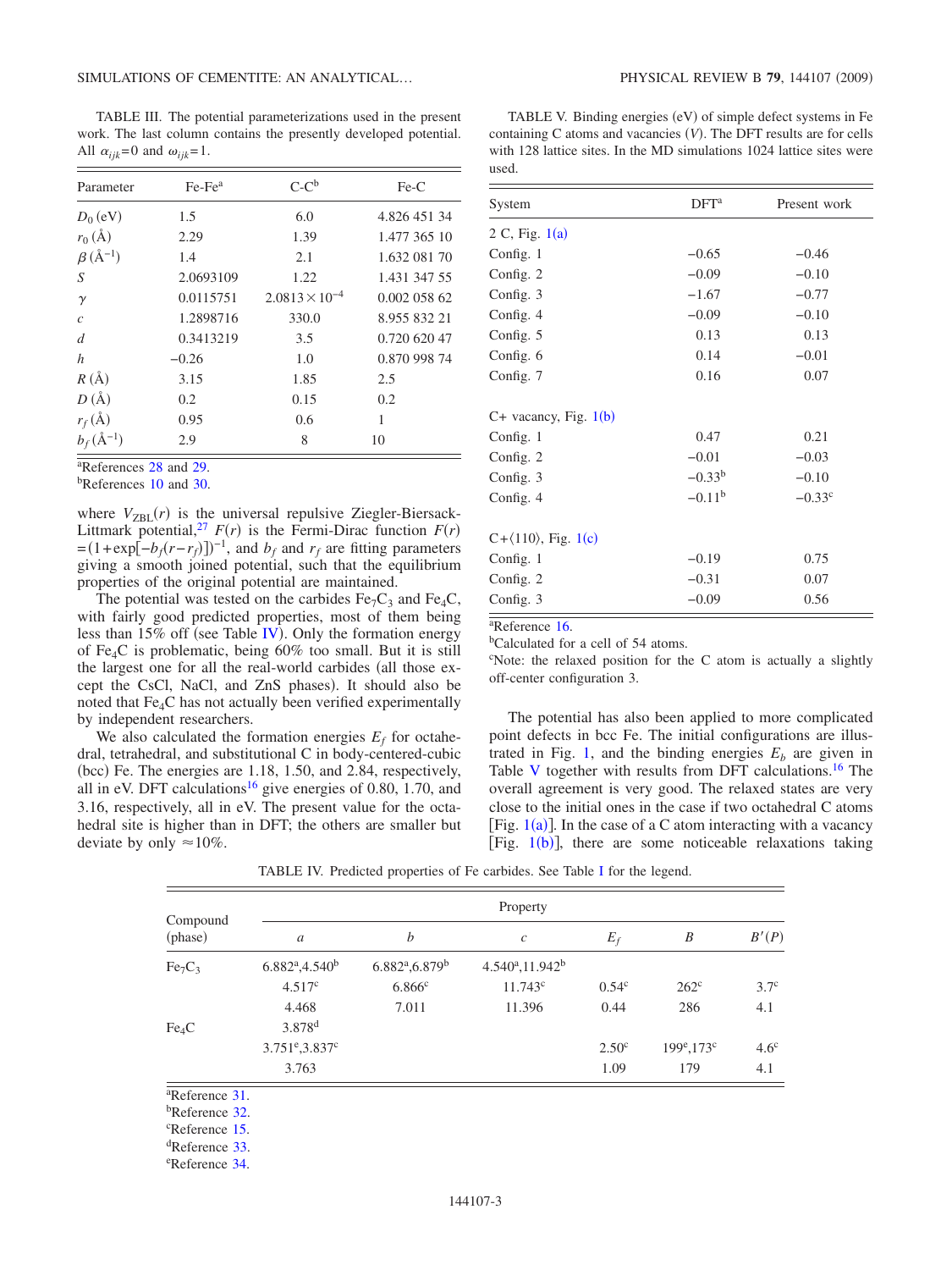

<span id="page-3-0"></span>FIG. 1. Initial positions of (a) two C atoms in bcc Fe (each pair consists of the "C" atom and any of the other numbered C atoms); (b) one C atom and one vacancy in bcc Fe; and (c) one C atom and one  $\langle 110 \rangle$  self-interstitial dumbbell in bcc Fe. Open circles represent Fe atoms, filled circles C atoms, open squares vacancies, and hatched circles the dumbbell. Black arrows indicate approximate relaxed C atom positions. C atom number 4 in (b) is initially halfway between the Fe corner atom and the vacancy, but relaxes to very close to the vacancy, only 0.23 Å from it.

<span id="page-3-1"></span>

FIG. 2. (Color online) The number of C atoms in graphite and Fe atoms in fcc environment, as a function of time, at 1200, 1300, and 1400 K.

place. The most important one is for configuration 4, where the C atom initially halfway between the vacancy and a Fe corner atom, relaxes toward the vacancy, and ends up slightly off-center, about 0.24  $A \approx 0.05a_0$ , where  $a_0$  $= 2.889$  Å is the relaxed lattice parameter, away from it, still in the  $\langle 111 \rangle$  direction. In other words, the initial configuration 4 is completely unstable.

The most problematic  $E<sub>b</sub>$  values have been obtained for the  $\langle 110 \rangle$  self-interstitial (SIA) dumbbell interacting with a single C atom [see Fig.  $1(c)$  $1(c)$ ]. DFT results indicate that all three mentioned configurations should be nonbinding, but the potential gives the opposite behavior. In addition, a closer look at the atomic relaxations shows that the local environment of the C atom is heavily distorted. In light of this, the present parameterization should be avoided for systems featuring interstitial C and SIA dumbbells.

The diffusion of a C atom in bcc Fe was simulated at temperatures between 600 and 1200 K, with the latter being roughly half of the melting temperature predicted by the potential.<sup>29</sup> The results fit well on an Arrhenius curve  $D(T)$  $= D_0 \exp[-E_m/(k_B T)]$ , where  $D_0 = (2.0 \pm 0.2) \times 10^{-8} \text{ m}^2 \text{ s}^{-1}$ is the diffusion prefactor,  $E_m = 0.267 \pm 0.007$  eV the migration activation energy,  $k_B$  Boltzmann's constant, and *T* the temperature. The prefactor and the activation energy are lower than the experimental values of  $4.876 \times 10^{-7}$  m<sup>2</sup> s<sup>-1</sup> and 0.8359 eV, respectively[.35](#page-5-10)

Since cementite is a metastable compound, it does not have a well-defined melting point. However, experimentally it is observed that cementite decomposes between 1100 and  $1200 \text{ K}$ .<sup>1</sup> To study the phase stability of cementite described by our interatomic potential, we created cells with a solid cementite and liquid Fe3C in a bilayer structure, simulated it at various temperatures for time scales up to 1 ns, and monitored whether the solid or liquid phase grows. We found that up to temperatures of 1200 K, the solid phase grew, and at and above 1300 K, the whole cell melted. Considering that interatomic potentials often predict the melting points of even pure elements wrong by tens of percents, the agreement between the current simulated and experimental decomposition temperature ranges can be considered very good.

The decomposition above 1200 K can, based on the equilibrium Fe-C phase diagram, $1,2$  $1,2$  occur into austenite (fcc) Fe and graphite. Since it is difficult to nucleate graphite, we also made simulation cells with a solid cementite and liquid  $Fe<sub>3</sub>C$ in a bilayer structure as well as a graphite inclusion inside the liquid part. These systems were simulated at 1200, 1300,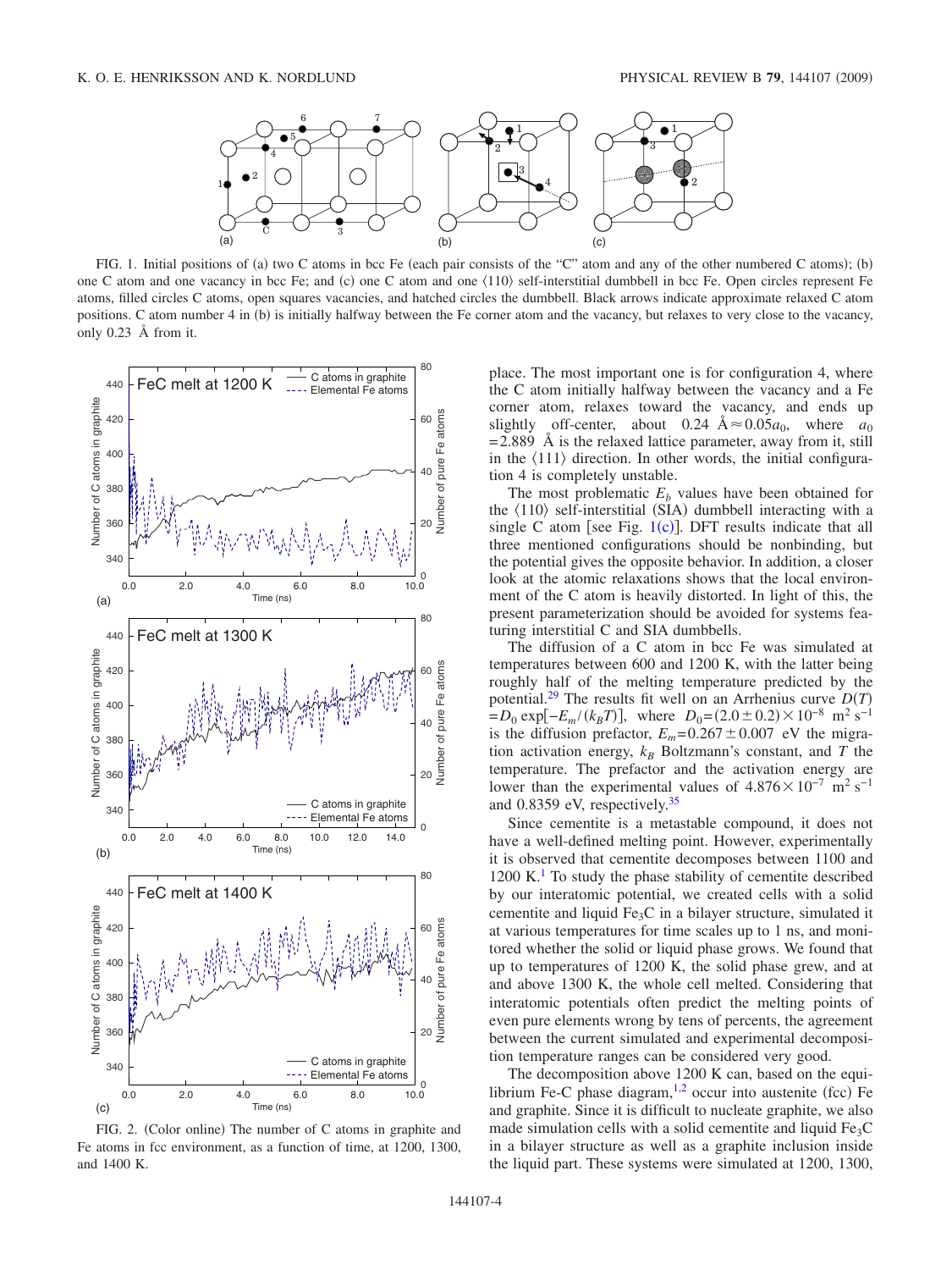and 1400 K for time scales of 10–15 ns. Visual analysis showed that at 1300 K and above the cementite melted, as expected from the previous simulations without the graphite inclusion. However, the graphite did not melt, but steadily grew in size, and pure Fe also started to slowly form in the simulation cell (see Fig. [2](#page-3-1)). Analysis of the bonding environment of the pure Fe atoms showed that they had the austenite and not the ferrite structure. At 1400 K the behavior was similar, but due to the higher temperature, the fluctuations in the number of graphite or pure Fe atoms were higher and the long-term trend harder to distinguish.

At 1200 K the crystalline cementite grew at the expense of the liquid phase until the cementite and graphite crystalline phases covered the whole simulation cell. The situations are shown in Fig. [3,](#page-4-23) at 0 and 3 ns since start. After the recrystallization the graphite phase started to grow at the expense of the cementite. This is to be expected since cementite is metastable. The removal of C atoms from cementite leads to an associated removal of Fe atoms. Analysis showed that the number of bcc- or fcc-coordinated Fe atoms oscillated between 1 and 10, indicating that these are actually in a molten solution. It is evident from Fig. [3](#page-4-23) that the parasitic growth of graphite is slow after the whole cell has crystallized at about 2–3 ns. If graphite continues to grow it is not unreasonable to expect cementite to continue to dissolve and austenite to eventually start forming. Extended simulations beyond current computer capacity limitations would be needed to prove this conclusively.

In summary, an analytical bond-order potential has been developed for the Fe-C system. The pure Fe part from the literature describes both austenite and ferrite as well as the Bain path. The full Fe-C potential gives a good description of the basic physical properties of cementite Fe<sub>3</sub>C, Hägg carbide Fe<sub>5</sub>C<sub>2</sub>, and Eckstrom-Adcock carbide Fe<sub>7</sub>C<sub>3</sub>, as well as most of the point defect systems tested. In addition, the potential successfully describes the melting and recrystalliPHYSICAL REVIEW B 79, 144107 (2009)

<span id="page-4-23"></span>



FIG. 3. (Color online) Snapshots of the FeC melt at 1200 K at (a) 0 ns and (b) 3 ns since start. White balls represent C atoms.

zation of cementite. These results indicate that the potential can be used to simulate steels.

K.O.E.H. acknowledges funding from the European Commission via Intra-European Foundation (Euratom) [Contract No. 036446 (FU06)].

\*krister.henriksson@helsinki.fi

- <span id="page-4-0"></span>1W. D. Callister, *Materials Science and Engineering*, 5th ed. (Wiley, New York, 2000).
- <span id="page-4-1"></span>2B. S. Mitchell, *An Introduction to Materials Engineering and Science: For Chemical and Materials Engineers* Wiley, New York, 2008).
- <span id="page-4-2"></span>3T. T. Lau, C. J. Först, X. Lin, J. D. Gale, S. Yip, and K. J. VanVliet, Phys. Rev. Lett. 98, 215501 (2007).
- <span id="page-4-3"></span>4C. Becquart, J. M. Raulot, G. Bencteux, C. Domain, M. Perez, S. Garruchet, and H. Nguyen, Comput. Mater. Sci. 40, 119 (2007).
- 5D. J. Hepburn and G. J. Ackland, Phys. Rev. B **78**, 165115  $(2008).$
- <span id="page-4-4"></span><sup>6</sup>K. H. Jack and S. Wild, Nature (London) 212, 248 (1966).
- <sup>7</sup> J. J. Retief, Powder Diffr. **14**, 130 (1999).
- <span id="page-4-6"></span><span id="page-4-5"></span>8S. Nagakura and S. Oketani, J. Iron Steel Inst., London **8**, 265  $(1968).$
- <span id="page-4-7"></span><sup>9</sup>K. Albe, K. Nordlund, J. Nord, and A. Kuronen, Phys. Rev. B 66, 035205 (2002).
- <span id="page-4-9"></span><span id="page-4-8"></span><sup>10</sup>D. W. Brenner, Phys. Rev. B **42**, 9458 (1990).
- <sup>11</sup>D. W. Brenner, Phys. Rev. B **46**, 1948 (1992).
- <sup>12</sup> J. Tersoff, Phys. Rev. Lett. **56**, 632 (1986).
- <span id="page-4-10"></span><sup>13</sup> P. Erhart and K. Albe, Phys. Rev. B **71**, 035211 (2005).
- <span id="page-4-12"></span><span id="page-4-11"></span>14K. Albe, K. Nordlund, and R. S. Averback, Phys. Rev. B **65**, 195124 (2002).
- <span id="page-4-13"></span>15K. O. E. Henriksson, N. Sandberg, and J. Wallenius, Appl. Phys. Lett. 93, 191912 (2008).
- <span id="page-4-14"></span>16C. Domain, C. S. Becquart, and J. Foct, Phys. Rev. B **69**, 144112  $(2004).$
- <span id="page-4-15"></span>17K. O. E. Henriksson, TULIP computer code, 2008.
- <span id="page-4-16"></span>18S. S. Itono, T. Taketsugu, T. Hirano, and U. Nagashima, J. Chem. Phys. 115, 11213 (2001).
- <span id="page-4-18"></span><sup>19</sup>D. Tzeli and A. Mavridis, J. Chem. Phys. **118**, 4984 (2003).
- <span id="page-4-17"></span>20L. Cheng-Bin, L. Ming-Kai, Y. Dong, L. Fu-Qing, and F. Xiang-Jun, Chin. Phys. 14, 2287 (2005).
- <span id="page-4-19"></span>21H. Lipson and N. J. Petch, Trans. Iron Steel Inst. Jpn. **142**, 95  $(1940).$
- <span id="page-4-20"></span> $22$ E. J. Fasiska and G. A. Jeffrey, Acta Crystallogr. **19**, 463 (1965).
- <span id="page-4-22"></span><span id="page-4-21"></span><sup>23</sup> M.-I. Lee and G. Simkovich, Metall. Trans. A **19**, 2115 (1988).